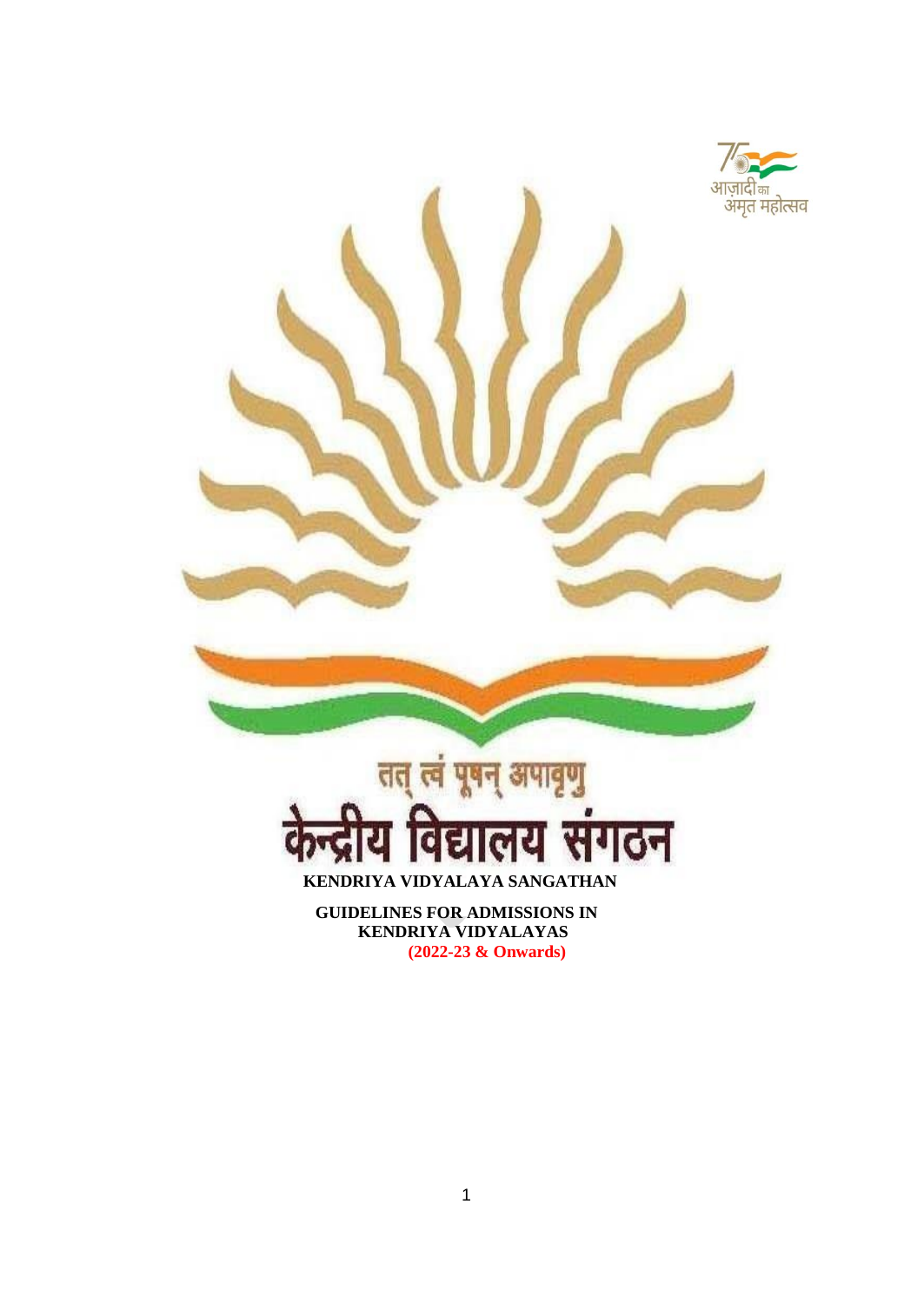# **KENDRIYA VIDYALAYA SANGATHAN**

**NEW DELHI**

**CONTENTS**

**PART-A- GENERAL GUIDELINES;** 

**PART-B-SPECIAL PROVISIONS;** 

**PART-C-ADMISSION PROCEDURE.**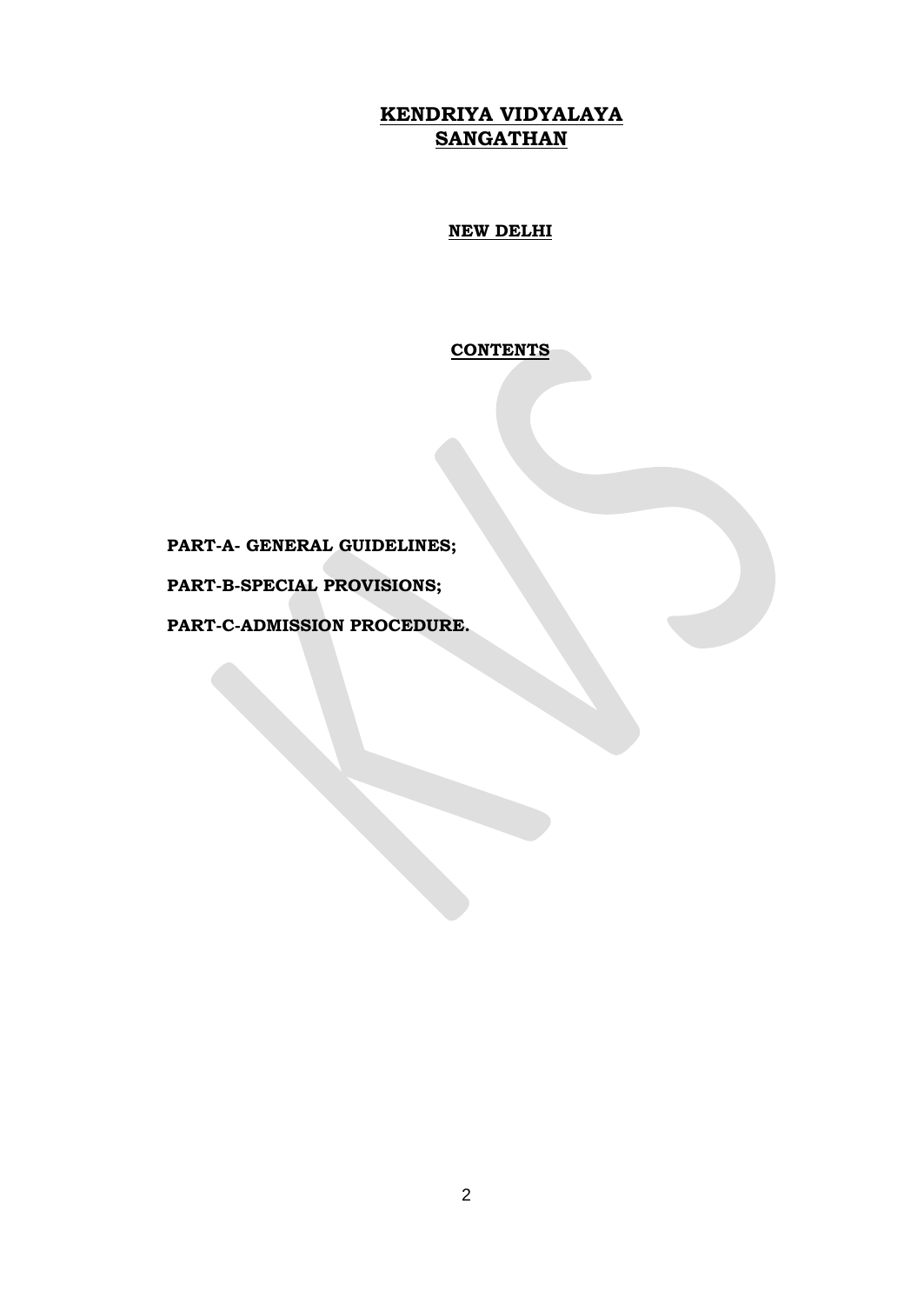### **GUIDELINES FOR ADMISSION IN**

### **KENDRIYA VIDYALAYAS PART- A**

#### **GENERAL GUIDELINES**

1. In supersession of all the guidelines governing admissions in Kendriya Vidyalayas that have been issued in the past, the following guidelines are issued to regulate admissions in the Kendriya Vidyalayas with effect from the academic session 2022-23 & onwards. These guidelines are not applicable to Kendriya Vidyalayas located abroad and Dr. Rajendra Prasad Kendriya Vidyalaya, President Estate, New Delhi-110004.

#### **2. DEFINITIONS**

Unless the context suggests otherwise, the definition of the following terms used in these guidelines would be as below: -

(i). **CENTRAL GOVERNMENT EMPLOYEES**: An employee who is regular (i.e. an employee working on that post sanctioned by the Government in substantive capacity) and draws his emoluments from the Consolidated Fund of India.

(ii). **TRANSFERABLE**: An employee who has been transferred at least once in the preceding 7 years shall be deemed to be transferable.

(iii). **TRANSFER**: An employee would be treated as transferred only if he/she has been transferred by the competent authority from one place/urban agglomeration to another place/urban agglomeration which is at a distance of at least 20 Kms. and minimum period of stay at a place should be six months.

#### (iv). **AUTONOMOUS BODIES / PUBLIC SECTOR UNDERTAKINGS***:*

Organizations which are fully financed by the government or where the government share is more than 51 per cent would be deemed to be autonomous bodies/ public sector undertakings.

(v). **SINGLE GIRL CHILD**: Single Girl Child means the only child i.e. only girl child to the parents, with no other siblings.

#### **3. PRIORITIES IN ADMISSION**

The following priorities shall be followed in granting admissions: -

### **(A) KENDRIYA VIDYALAYAS UNDER CIVIL/DEFENCE SECTOR:**

1. Children of transferable and non-transferable Central government employees and children of ex- servicemen. This will also include children of Foreign National officials, who come on deputation or transfer to India on invitation by Govt. of India.

2. Children of transferable and non-transferable employees of Autonomous Bodies / Public Sector Undertaking/Institute of Higher Learning of the Government of India.

3. Children of transferable and non-transferable State Government employees.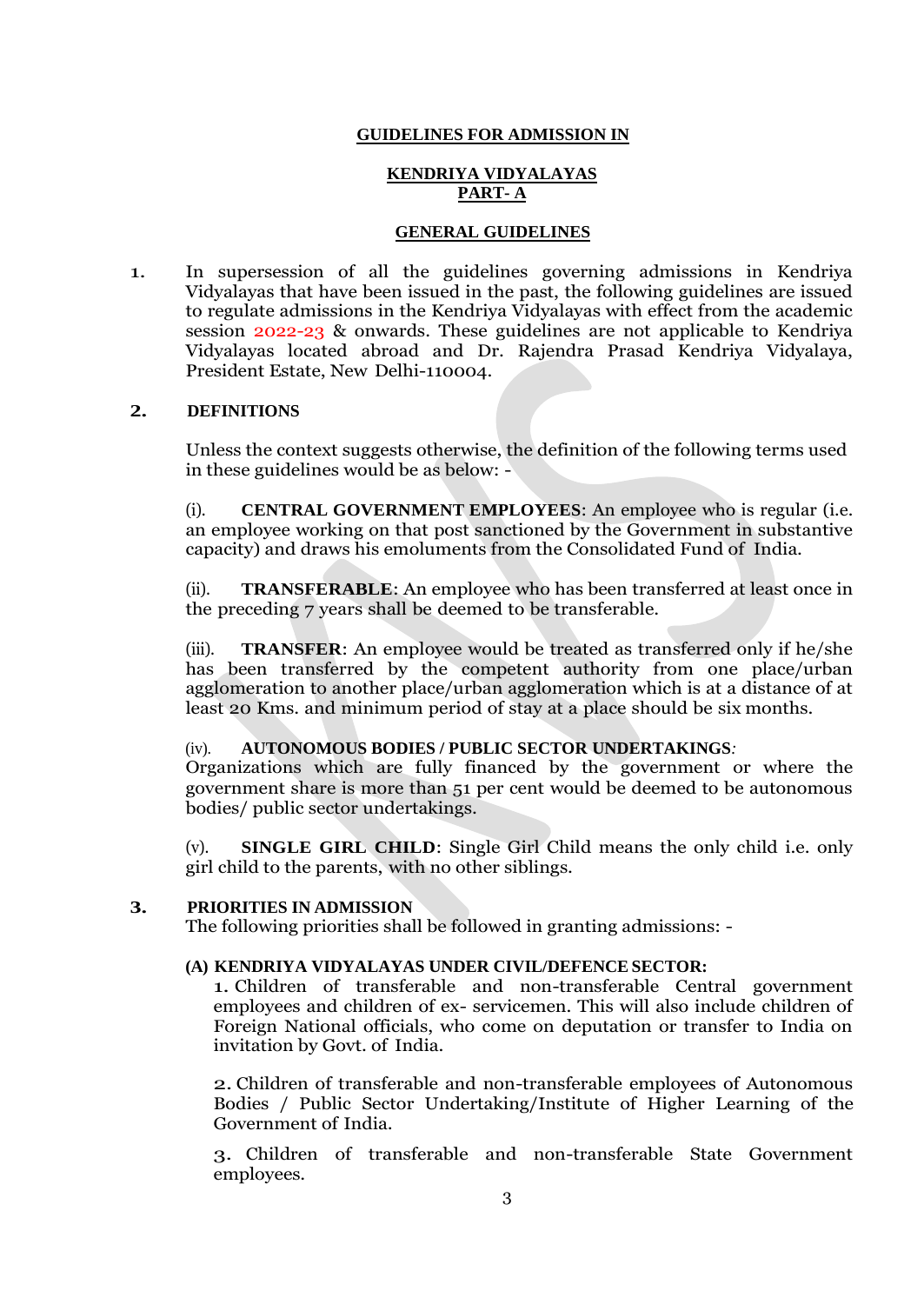4. Children of transferable and non-transferable employees of Autonomous Bodies/ Public Sector Undertakings/Institute of Higher Learning of the State Governments.

5. Children from any other category including the children of Foreign Nationals who are located in India due to their work or for any personal reasons. The children of Foreign Nationals would be considered only in case there are no Children of Indian Nationals waitlisted for admission.

**Note: Preference in Admission to wards will be based on the number of transfers of the parents in the last 7 years.**

### **(B) KENDRIYA VIDYALAYAS UNDER PUBLIC SECTOR UNDERTAKINGS/ INSTITUTES OF HIGHER LEARNING:**

1. Children and grandchildren of employees of the Project Sector/Institutes of Higher Learning which are the sponsors of the Vidyalaya, Children of Project employees & Post Graduate students who are working on long term research projects, Children of regular Council of Wardens (COW) employees and children and grandchildren of retired employees.

**Note: Preference in Admission will be given to children of serving employees, grand children of serving employees and children and grandchildren of retired employees in that order.**

2.Children of transferable and non-transferable Central government employees and children of ex- servicemen. This will also include children of Foreign National officials, who come on deputation or transfer to India on invitation by Govt. of India.

3. Children of transferable and non-transferable employees of Autonomous Bodies/Public Sector Undertaking/Institute of Higher Learning of the Government of India.

4.Children of transferable and non-transferable State Government employees.

5. Children of transferable and non-transferable employees of Autonomous Bodies/ Public Sector Undertakings/Institute of Higher Learning of the State Governments.

6. Children from any other category including the children of Foreign Nationals who are located in India due to their work or for any personal reasons. The Children of Foreign Nationals would be considered only in case there are no children of Indian Nationals waitlisted for admission.

**Note: Preference in Admission to wards will be granted based on the number of transfers of the parents in the last 7 years.**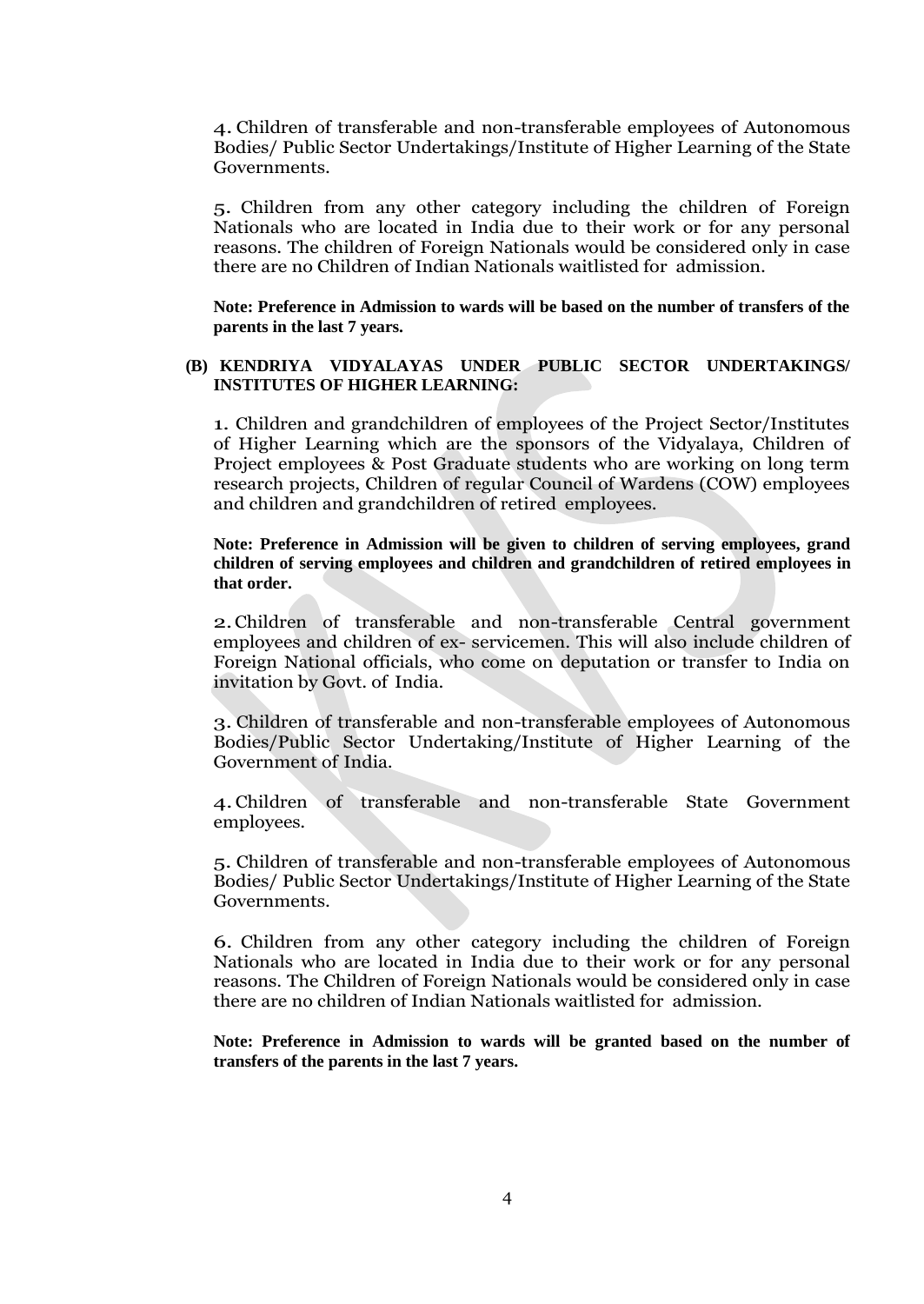### **4. ELIGIBLE AGE FOR ADMISSION**

A Child must be 6 years old as on 31st March in the academic year in which admission is sought for Class I. (Child born on 1st April should also be considered.)

**A.** The minimum and maximum age limit for admission in Kendriya Vidyalayas in various classes is given below: **(Child born on 1st April should also be considered.)**

| <b>CLASS</b> | MINIMUM AGE ON 31 <sup>ST</sup> MARCH OF THE<br>YEAR IN<br>WHICH ADMISSION<br><b>IS</b><br><b>SOUGHT</b> | MAXIMUM AGE ON 31ST MARCH OF<br>THE YEAR IN WHICH ADMISSION IS<br><b>SOUGHT</b> |  |
|--------------|----------------------------------------------------------------------------------------------------------|---------------------------------------------------------------------------------|--|
| $\mathbf{I}$ | 6 years *                                                                                                | 8 years                                                                         |  |
| $_{\rm II}$  | 6 years                                                                                                  | 8 years                                                                         |  |
| III          | 7 years                                                                                                  | 9 years                                                                         |  |
| IV           | 8 years                                                                                                  | 10 years                                                                        |  |
| V            | 9 years                                                                                                  | 11 years                                                                        |  |
| VI           | 10 years                                                                                                 | 12 years                                                                        |  |
| VII          | 11 years                                                                                                 | 13 years                                                                        |  |
| <b>VIII</b>  | 12 years                                                                                                 | 14 years                                                                        |  |
| IX           | 13 years                                                                                                 | 15 years                                                                        |  |
| $\mathbf X$  | 14 years                                                                                                 | 16 ears                                                                         |  |

**\****As per mandate of NEP 2020 entry age for Class I has been revised to 6+ years with effect from Academic Session 2022-23* 

- **Note:** The maximum age limit can be relaxed by two years in case of Differently abled children by the Principal.
- **B.** There is no age restriction for admission to Class XI provided the student is seeking admission in the year of passing Class X examination. Similarly, there will be no upper & lower age limit for admission to class XII provided there has been no break in the continuous study of the student after passing class XI.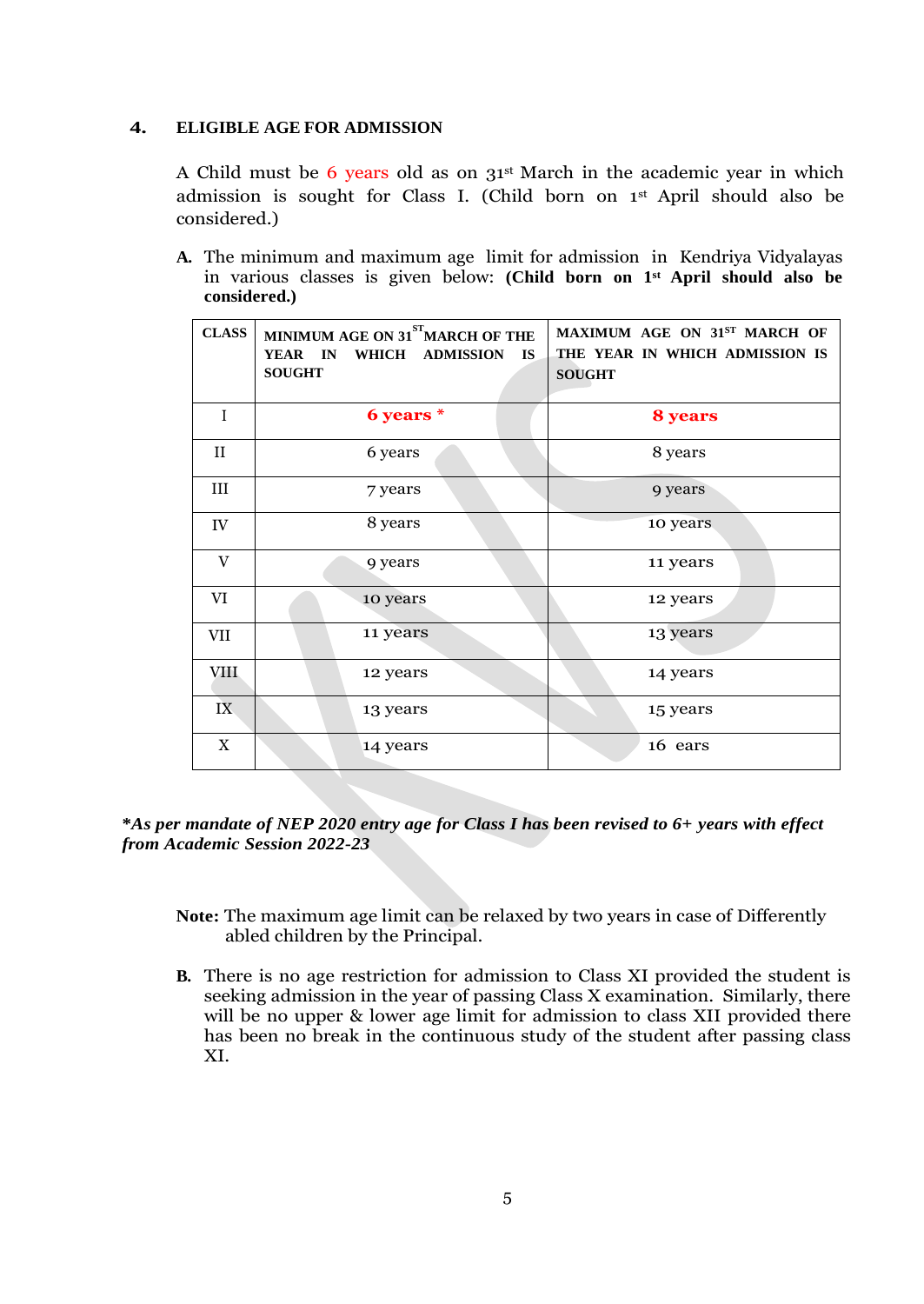# **5. CLASS STRENGTH AND COMPETENT AUTHORITIES**

| <b>Class</b>     | <b>Authority</b>                  | Date (s)                                                                        | <b>Remarks</b>                                                                                                                                                                                                                                                                                                                                                                                                                                                     |
|------------------|-----------------------------------|---------------------------------------------------------------------------------|--------------------------------------------------------------------------------------------------------------------------------------------------------------------------------------------------------------------------------------------------------------------------------------------------------------------------------------------------------------------------------------------------------------------------------------------------------------------|
| <b>Strengt</b> h |                                   |                                                                                 |                                                                                                                                                                                                                                                                                                                                                                                                                                                                    |
| UP TO 40         | <b>PRINCIPA</b><br>$\mathbf{I}$ . | <b>UPTO</b><br>$30th$ June                                                      | Registered and eligible candidates<br>subject to availability of vacancies<br>except class XI.                                                                                                                                                                                                                                                                                                                                                                     |
|                  |                                   | 30 days from<br>the date of<br>declaration<br>of class-X<br>results by<br>CBSE. | Registered and eligible candidates<br>subject<br>to availability of vacancies for class XI<br>only.                                                                                                                                                                                                                                                                                                                                                                |
|                  | UP TO 45 PRINCIPAL                | <b>UP TO 30th</b><br><b>NOVEMBER</b>                                            | This provision is applicable only for<br>those parents of CAT I to IV in Civil &<br>Defence Sector and CAT I to V in<br>Project & Institutes of Higher learning<br>who have been transferred during the<br>year/Current Academic<br>Previous<br>Session after the registration process is<br>over. The admission will be granted on<br>first-cum first serve basis immediately<br>when<br>and<br><b>as</b><br>parent approaches for admission in<br>the Vidyalaya. |
|                  | UP TO 50 PRINCIPAL                | <b>UP TO 30th</b><br><b>NOVEMBER</b>                                            | Defence Personnel (Army/Navy/Air<br>Force) Paramilitary forces Personnel<br>who have<br>been transferred /retired<br>during the<br>Previous<br>year/current<br>Academic<br>the<br>Session<br>after<br>The<br>registration<br>process is over.<br>admission will be granted on first-<br>cum first serve basis immediately as<br>and when parent approaches<br>for<br>admission in the Vidyalaya.                                                                   |

## **6. RESERVATIONS IN ADMISSION**

# **A. SCHEDULED CASTE, SCHEDULED TRIBE AND OTHER BACKWARD CLASSES CATEGORY**

15% seats for Scheduled Caste, 7.5% seats for Scheduled Tribes and 27% seats for Other Backward Classes (OBC-NCL) shall be reserved in all fresh admissions in all Kendriya Vidyalayas.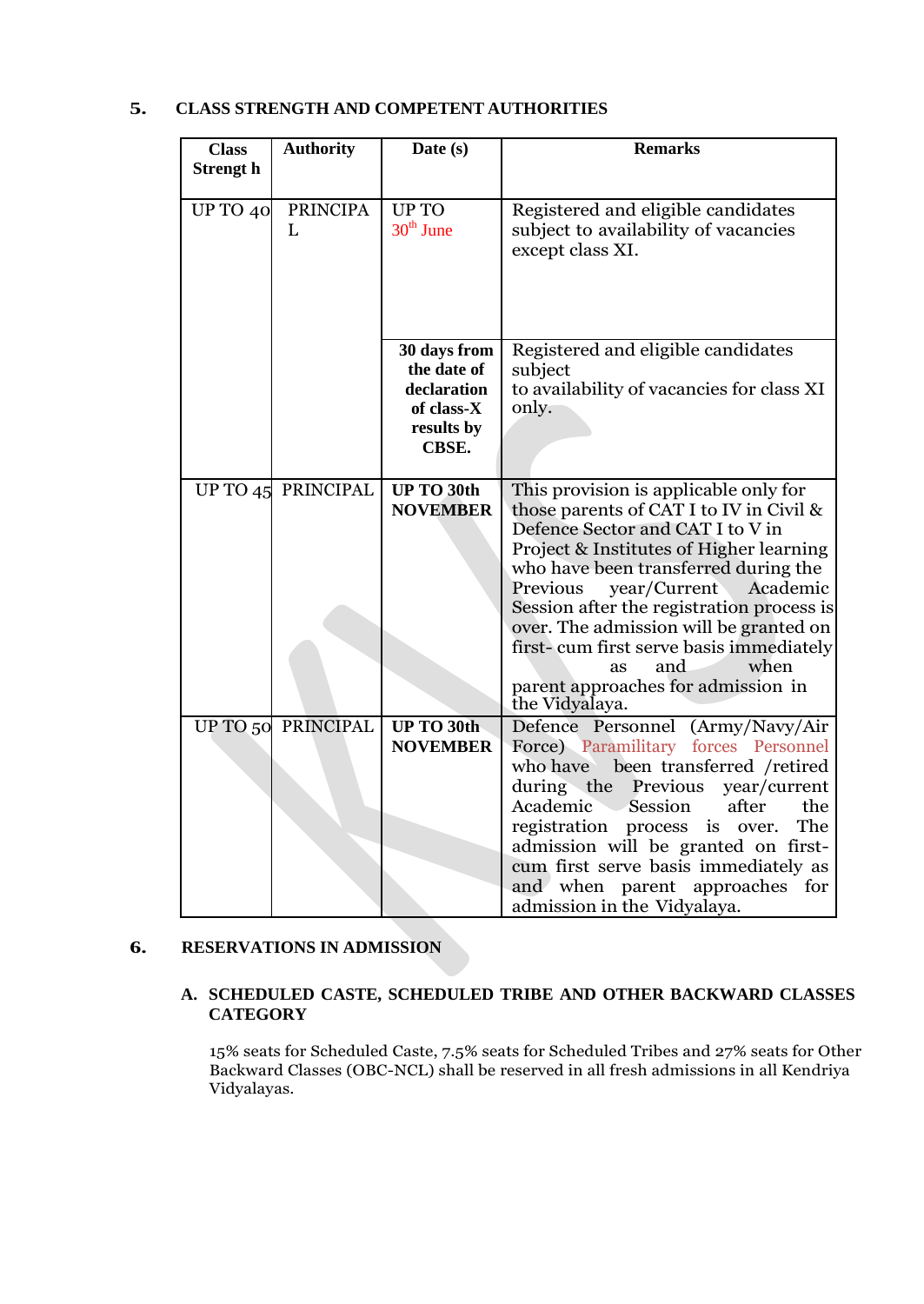# **B. DIFFERENTLY ABLED CATEGORY**

3% seats of total available seats for fresh admission will be horizontally reserved for Differently Abled-children as per the provisions of RTE Act, 2009. Read in conjunction with Persons with Disabilities (Equal Opportunities, Protection of Rights and Full Participation) Act, 1995.

## **7. ADMISSION WITH KV TRANSFER CERTIFICATE INCLUDING LOCAL TRANSFER (TC).**

- (i). Admission of children with KV TC will be automatic (over and above Class Strength) if the parent has been transferred from one station to another. When the class strength reaches 55, the efforts should be initiated to open additional sections.
- (ii). Defence personnel and Para-military Forces who shift their families to a station of their choice whenever they are transferred to some non-family areas or posted in Naxal affected areas, can admit their children on KV TC in a KV located at the station where they will keep their family.
- (iii). In all other cases where transfer of the parent is not involved, the admission with KV TC would be done only with the prior approval of the Deputy Commissioner of the region concerned.
- (iv). All cases of local transfer on KV TC will be done with the approval of DC concerned on merit.
- (v). A student with KV TC may also be permitted in project KVs only up to class strength of 45 with the prior concurrence of Chairman, VMC. Beyond this no admission on KV TC would be done in project schools. However, Deputy Commissioner of the region is empowered to allow admission in the project/nearest KV in extremely deserving cases.

# **8. STUDENTS OF N.I.O.S / STATE BOARDS / ICSE FOR ADMISSION IN CLASS XI IN KENDRIYA VIDYALAYAS**

The students of State Boards/ICSE/NIOS may be considered for admission in class XI if vacancies exist.

# **9. FRESH ADMISSION FOR CLASS X AND XII**

Fresh admissions to class X & XII, other than KV students, will be entertained subject to availability of vacancies. Such admissions to class X and XII will be considered by the Deputy Commissioner of the Region concerned, only if, the average strength in class X/XII is below 40. This will further be subject to the following conditions:

- (i) The child has been in the same course of studies i.e. in a CBSE-affiliated school.
- (ii) For Class X, the child must have obtained not less than 55% marks in aggregate in class IX.
- (iii) For admission to class XII, 55% marks in class XI examination is mandatory.
- (iv) The child should otherwise be eligible as per KVS admission guidelines.
- (v) The combinations of subjects opted by the student are available in Kendriya Vidyalayas.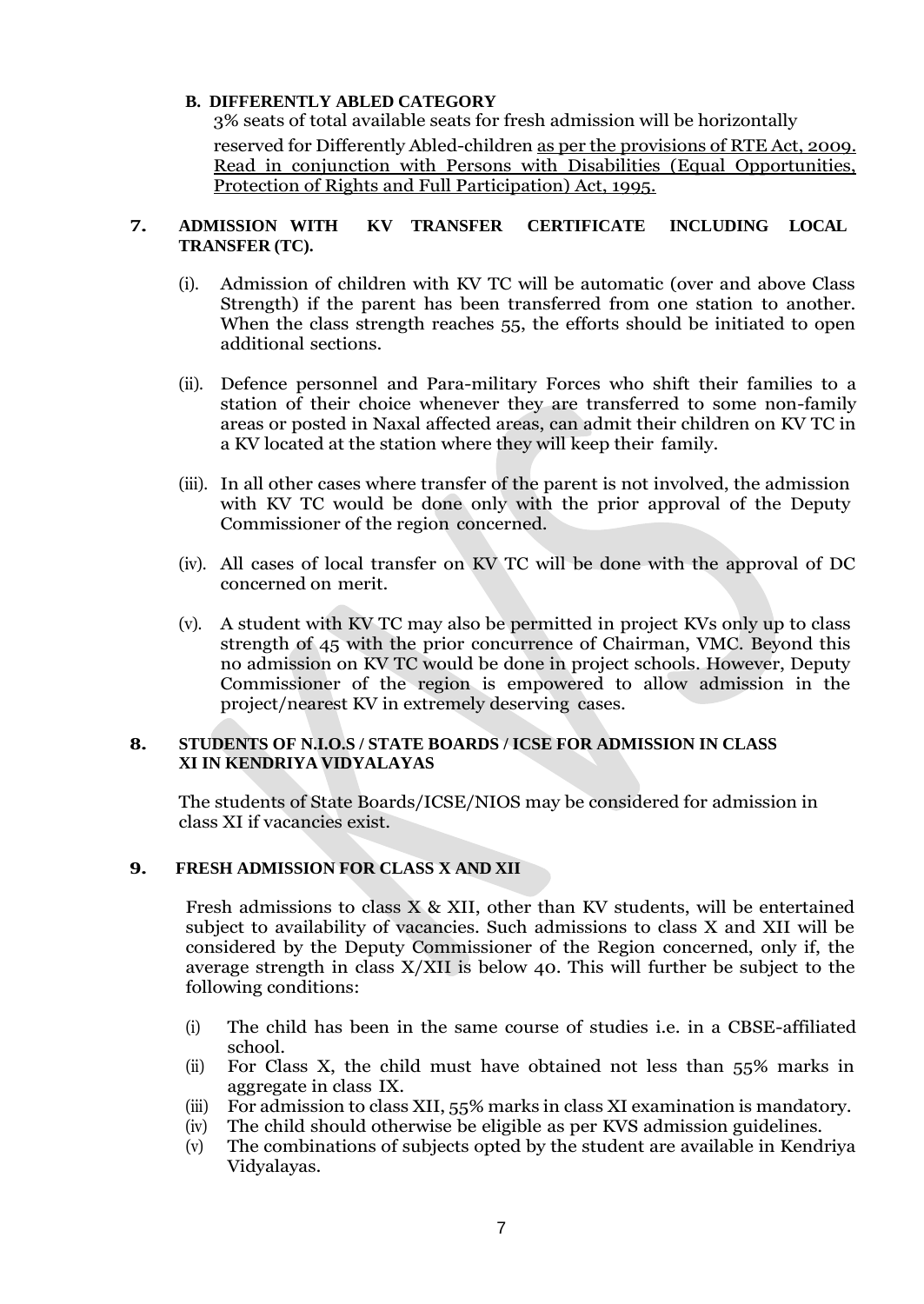### **10. ADMISSION OF CHILDREN STUDYING ABROAD SEATS**

A KV Student, who went abroad with his parents on their deputation to a foreign country, will be admitted to corresponding class on their return to India by the Principal of Kendriya Vidyalaya, where admission is being sought (such admissions will be over and above the class strength)

## **11. ADMISSION FOR VACANT SEATS**

In case seats remain vacant after 30th June as the case may be, in the year of admission, Deputy Commissioner of the Region is empowered to allow admissions up to the prescribed strength as per priorities in admission up to  $31<sup>st</sup>$  July.

**Note:** In case of any issue related to the interpretation of Admission Guidelines, the decision of Commissioner KVS will be final.

# **PART- B**

# **SPECIAL PROVISIONS**

- 1. Following categories of children would be admitted over and above the class strength except where stated otherwise in the provision itself (e.g. Item No. XVI).
	- (i) The children and dependent grandchildren of Hon"ble Members of Parliament.
	- (ii) Children and grandchildren (children of son or / and daughter) of serving and retired KVS employees. The Children and grandchildren of the serving and retired employees of KVS (Kendriya Vidyalayas, Regional Offices, ZIETs and KVS (HQ) will be considered for admission at any time of the year irrespective of the class strength/year of transfer/recruitment. However, for class IX, the child has to clear the admission test (The Officials/Officers who come on deputation to KVS their wards should also be treated at par with regular KVS employees).
	- (iii) Children of Central Government employees who die in harness.
	- (iv) Children of recipients of Paramveer Chakra, Mahavir Chakra, Veer Chakra, Ashok Chakra, Kirti Chakra & Shourya Chakra, Sena Medal (Army), Nausena Medal (Navy), Vayu Sena Medal (Air Force).
	- (v) Children of recipients of President"s Police medal for gallantry & Police medal for gallantry.
	- (vi) Meritorious sports children who have secured I, II & III position in SGFI/CBSE/National/State level games organized by the Government.
	- (vii) Recipients of Rashtrapati Puraskar in Scouts & Guides.
	- (viii) Single girl children in class I and from class VI onwards subject to amaximum of two per section in class I and two per class in class VI and onwards. It includes twin girl children also.
		- (a) In case of twin girls, it will be treated as one admission.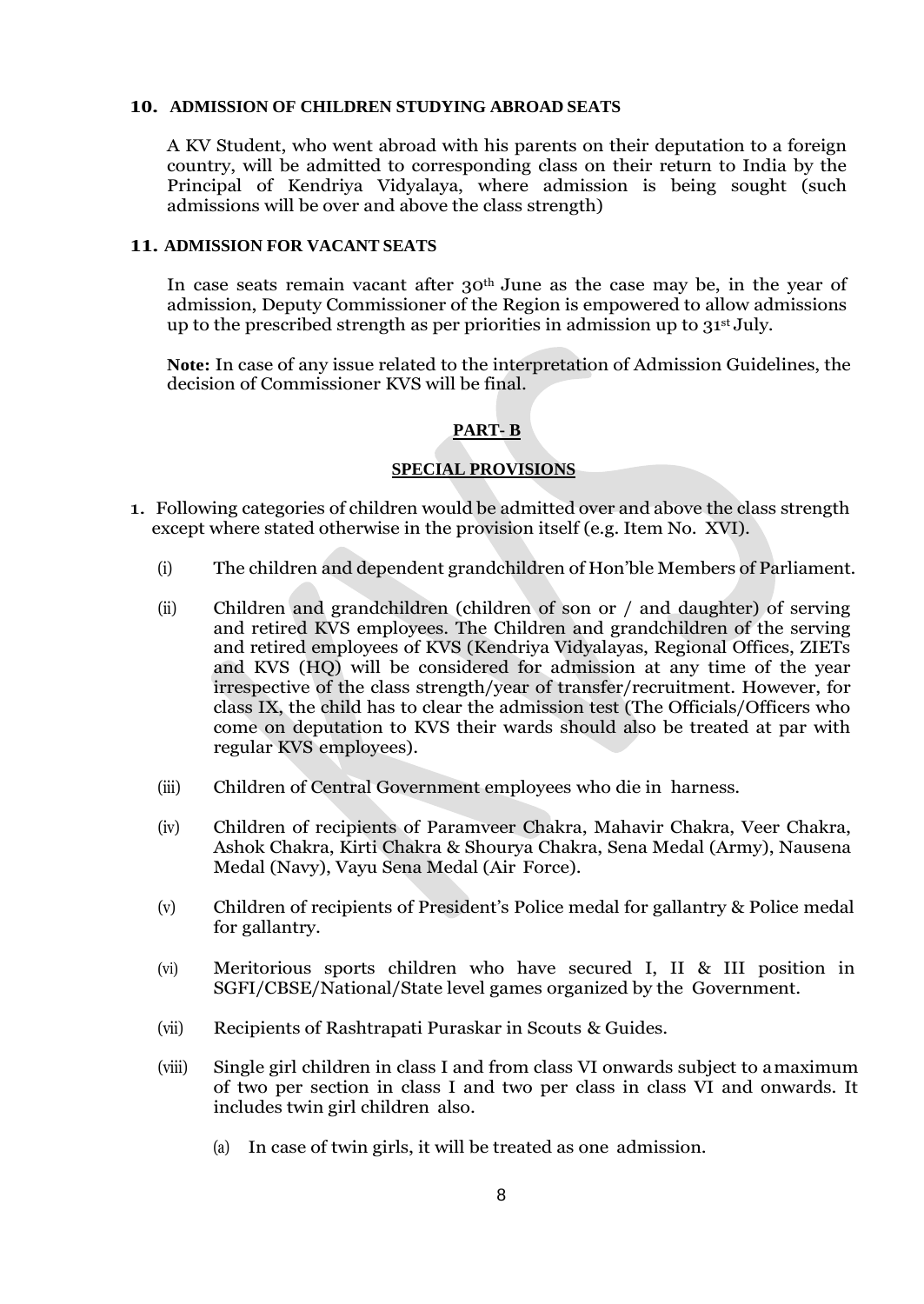- (b) While drawing the lot, name of both girls (twin) should be written on a single slip/inter linked.
- (c) In case of single girl child (including twin girl children), if number of applications are more than the number of allotted seats i.e. maximum of 02 per section in class I and 02 per class in class VI and onwards, the admission should be granted on the basis of the Priority Category. If in one category more applications are made, all such applications should be taken together and the list of selected candidates should be prepared through draw of lots.
- (ix) Children who are recipients of National Bravery Award, or of Balshree Award instituted by National Bal Bhawan.
- (x) Children whose parent is a teacher, and is a recipient of National Award for teachers.
- (xi) Children who have shown special talent in Fine Arts and have been recognized at the National or State level.
- (xii) 100 children of employees of the **Ministry of Education (MoE)** would be admitted every year on orders issued by the KVS (HQ) **(up to 30th June).**
- (xiii) 60 admissions in Kendriya Vidyalayas located anywhere in India and 15 admissions in hostels of Kendriya Vidyalayas, would be granted to employees of Ministry of External Affairs each year, by orders of KVS (HQ).These would be regulated as follows:
	- a) 60 admissions in Kendriya Vidyalayas located anywhere in India be utilized exclusively for children returning from abroad along with their parents after their posting in current or previous year and would be considered for admission up to 30th November. All these admissions will be subject to the condition that not more than 5 children would be admitted in one school in a year and that the children would be submitting a transfer certificate of a school abroad, in which they had been studying prior to seeking admission in a KV.
	- b) 15 seats for admission in hostels in Kendriya Vidyalayas would be allotted to the children whose parents are going abroad on a posting to station, which does not have adequate educational facilities. The required information in this respect would need to be given by the Ministry of External Affairs (up to 30th November).
- (xiv) 15 children of the employees of the Research and Analysis Wing (RAW) would be admitted on orders to be issued by the KVS Hqrs. Of these, a maximum of 5 seats would be given in Delhi and the remaining would be outside Delhi. (up to 30th June)
- (xv) "In case adequate number of applications for admission of eligible children are not available for provisions under (XII), (XIII), and (XIV), Kendriya Vidyalaya Sangathan may nominate additional names up to the prescribed limit to ensure full utilization of these provisions". (up to 30th November)
- (xvi) (a) 05 seats in each section of class I, within the approved class strength (40) will be filled by the children of Sponsoring Agency in all schools except those specifically notified otherwise by the Commissioner.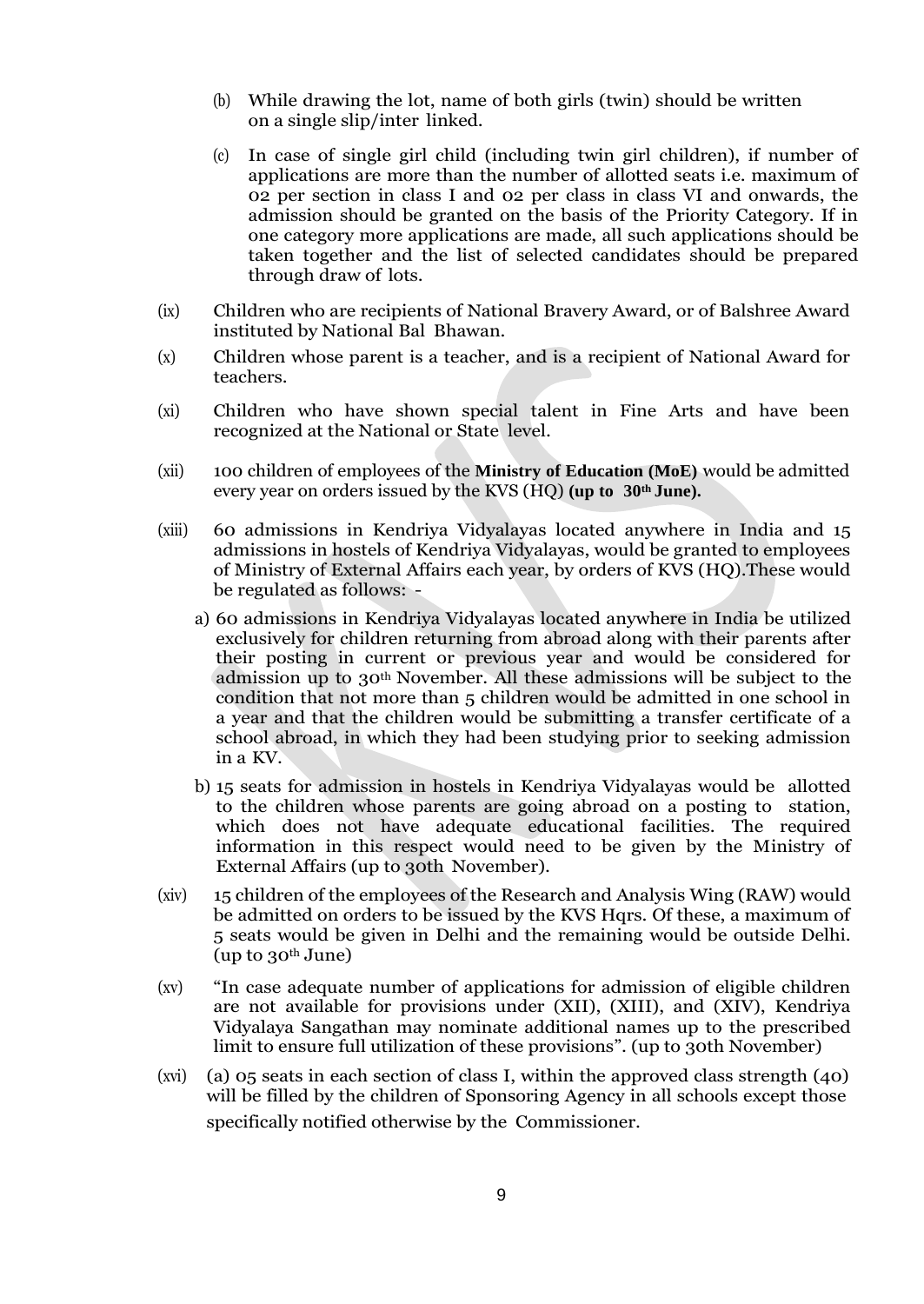(b) Similarly, 10 seats in all other classes put together (not more than 02 seats in each section) can be recommended by the Chairman VMC for the wards of employees of the sponsoring Agency. In case adequate number of applications for admission of the wards of employees of sponsoring Agency are not available, the Chairman VMC can recommend wards of other Transferable/ Non-Transferable Central / State Government employees including Autonomous Bodies/PSUs/IHL. These admissions will be over and above the class strength, if otherwise eligible as per KVS Admission Guidelines.

- (xvii) Chairman, Vidyalaya Management Committee can recommend maximum two admissions in the concerned Kendriya Vidyalaya/Shift under his discretionary quota. These two admissions may be recommended in one class or all classes put together, the children so recommended should be otherwise eligible as per KVS Admission Guidelines (Up to **30th June).**
- (xviii) Wherever land has been sponsored by DDA for Kendriya Vidyalayas located in Delhi, admission to children of regular DDA employees would be restricted to 5 seats per section in class I and 5 seats in all other classes put together. Admission in class I would be within the approved strength of the section while for other classes this would be over and above the class strength.
- (xix) Each Hon"ble Member of Parliament can refer 10 (ten) cases for admission under the scheme in an academic year but such recommendations shall be confined to children whose parents belong to his constituency either by domicile or on account of having been soon-before posted there or else on account of exigencies of service, migrate to his constituency. Such recommendations would be for admissions in Kendriya Vidyalaya(s) located in his constituency only. In case there is no Kendriya Vidyalaya in the constituency of the Hon"ble M.P. (Lok Sabha), he/she may recommend these admissions in the Kendriya Vidyalaya(s) located in any neighbouring contiguous constituency. For Member of the Rajya Sabha, the State from which the member has been elected would be deemed to be his constituency for this purpose. Nominated members of the Rajya Sabha and Lok Sabha can recommend 10(ten) cases for admission in any one or more Kendriya Vidyalayas of the Country.
	- a. These admissions shall be over and above the class strength.
	- b. These recommendations would be made for classes I to IX only.
	- c. These admissions would be made at the beginning of the academic year and no admission would be allowed after the prescribed cut-off date of the year.
	- d. The recommendations to be made shall be valid only if these are made in the prescribed format provided to each Member of Parliament by KVS (HQ). Recommendations sent in any other format / manner shall not be considered.

e. The children recommended by Hon"ble Members of Parliament must be otherwise eligible for admission as per the extant KVS Admission Guidelines.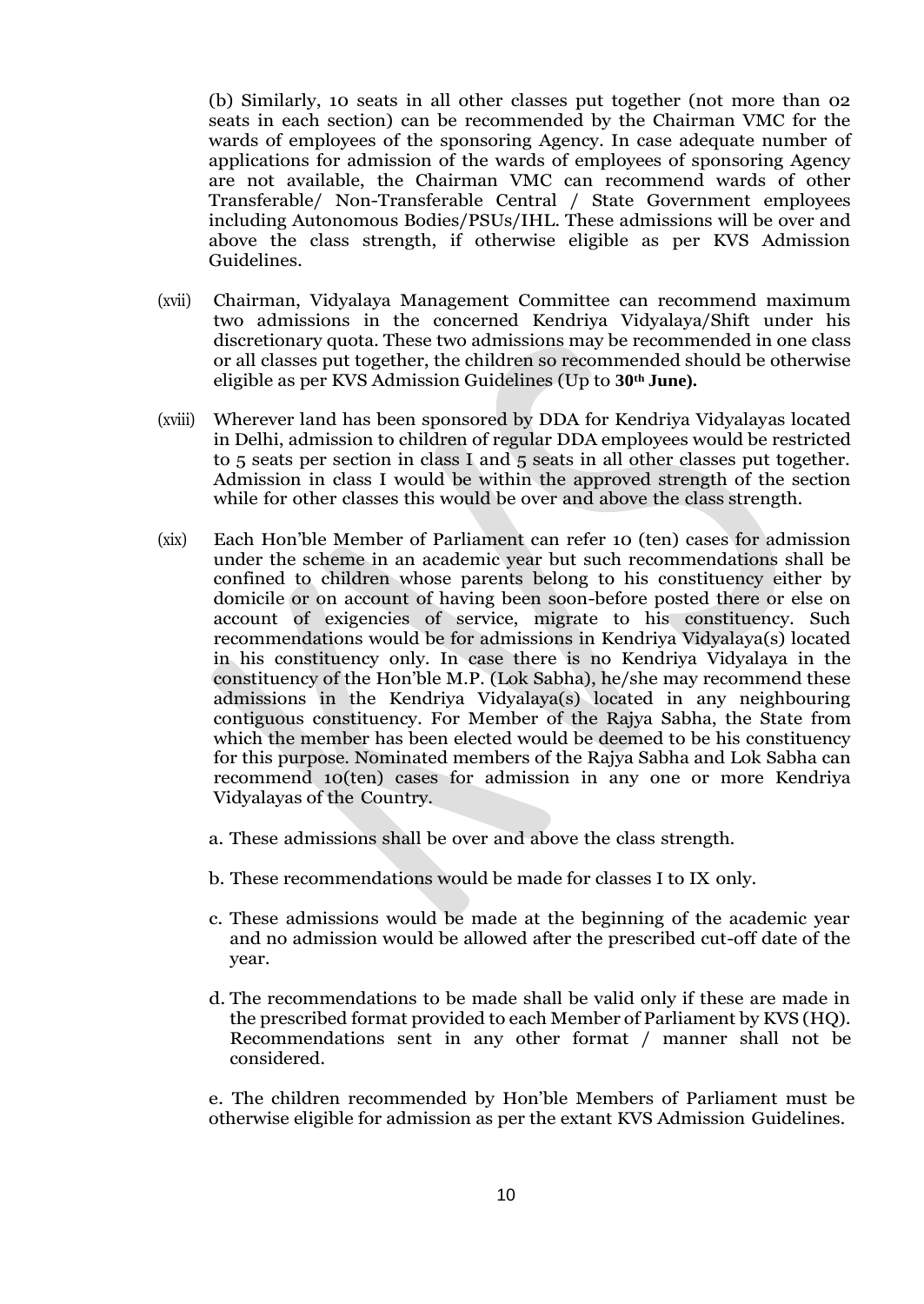- (xx) Each Directorate of education of Armed Forces i.e. Army, Air Force, Navy and Coast Guards can recommend maximum 06 names for admission of children of their Defence Personnel in an academic year in Kendriya Vidyalayas located in Defence Sector except classes X and XII. These admissions would be over and above the class strength and other than Part A Para 5 of KVS admission guidelines & would be done on the orders issued by Kendriya Vidyalaya Sangathan. (Up to 31<sup>st</sup> August).
- (xxi) Children orphaned due to Covid-19 will be considered for admission over and above the class strength under PM CARES for Children Scheme. The admission will be done on the basis of list given by District Magistrate of the concerned District subject to 10 children per KV and maximum 02 children per class. These children will be exempted from payment of fees (Tuition fee, Computer fund, and VVN) from Classes I to XII.

### **2. ADMISSION OF WARDS OF ARMED / PARA MILITARY FORCES**

Automatic admission of children in the Kendriya Vidyalayas on the basis of transfer certificate issued by the CBSE affiliated schools run by Armed Forces (Army, Air Force, Navy) and Para Military Forces i.e. CRPF/BSF/ITBP/SSB (Sashastra Seema Bal)/CISF/NSG and Assam Rifles will be entertained only if the parent has been transferred to that place or has desired to settle at the place after his retirement, or transferred to some non-family station or posted in Naxal affected areas and choose to keep the family elsewhere.

This provision shall be applicable to schools run by Indian Coast Guard also. This provision may also be extended to the children of government employees studying in schools run by ISRO/AEES (Atomic Energy Education Society).

It is clarified that above provisions are only for the wards of Defence personnel /Para Military Forces i.e. CRPF/BSF/ITBP/SSB (Sashastra Seema Bal)/CISF/NSG and Assam Rifles viz. sons & daughters only. This will not include the grand children of Defence personnel. Provisions of KVS admission guidelines including the eligibility criteria for age and marks/Grades will be followed in letter and spirit. Also, the fee including VVN is to be paid from the month of admission of the child in the Kendriya Vidyalaya regardless of the fact that the fee for succeeding months have already been paid in the school from which TC has been issued for admission to KV. TCs issued by the CBSE affiliated schools of Defence Ministry/Deptts/Authority will be endorsed by the concerned Deputy Commissioner of the region where admission is sought.

#### **3. CHILDREN WHO WERE EARLIER STUDYING IN KENDRIYA VIDYALAYA:**

Children who were earlier studying in Kendriya Vidyalaya but due to(a) transfer of parent or (b) relocation due to exigency caused by posting of parent to field area was compelled to study in a school other than Kendriya Vidyalaya because no KV was available at that station, if the said parent subsequently gets transferred to a place where a Kendriya Vidyalaya exists, his/her child be considered for admission, consequent upon the transfer/movement of the parent subsequently to a place where a Kendriya Vidyalaya exists, over and above the class strength. A proof to this effect has to be provided by the parent.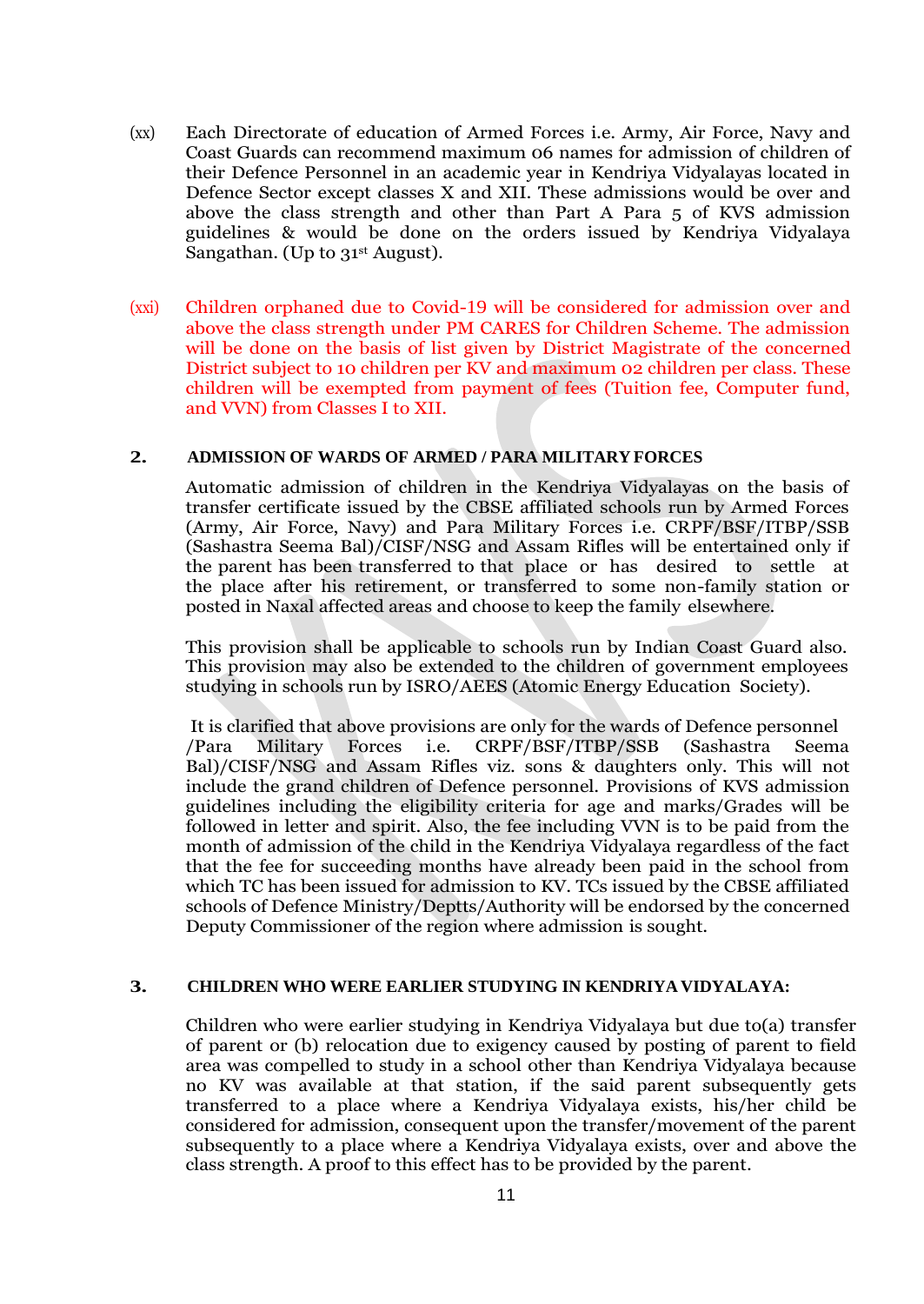#### **PART- C**

#### **PROCEDURE FOR ADMISSIONS**

### **1. PUBLICITY**

An advertisement for online registration to Class-I shall be issued by the Regional Office in the local newspapers as per admission schedule and inviting Parents to register their wards for admission in Kendriya Vidyalayas. This advertisement should specifically indicate that admissions in Kendriya Vidyalayas are not restricted to Central Govt. employees and are open to all, only certain priorities have been laid down for different categories to regulate the admissions. The reservations for SC, ST, OBC-NCL and Differently Able under RTE Act 2009 should also be indicated.

### **2. REGISTRATION**

- (i) Registration shall not be done if there is no vacancy or likelihood of any vacancy in a particular class. In case a vacancy arises in future, registration can be made after giving wide publicity at local level/Vidyalaya website and admission can be granted as per KVS Admission Guidelines.
- (ii) In case the number of children seeking registration is less because of which all seats have not been filled up, the Principal shall issue a second advertisement in the month of **May/June** notifying the availability of vacancies.
- (iii) Admissions are required to be made with the approval of the Executive Committee of the Vidyalaya. In case the Executive Committee does not approve the admissions up to the full sanctioned strength of the class, the Principal shall intimate this fact to the Deputy Commissioner who may approve the admissions.
- (iv) Registration for class XI shall be taken up immediately after the declaration of results of class X and admissions up to the full strength of the class should be completed within 20 days after declaration of results by CBSE. In case there is any difficulty in admitting children up to the full strength because of the Executive Committee of the Vidyalaya not approving the same, the procedure as laid down for other classes above shall be followed and admissions up to the sanctioned strength of the class shall be made **within 30 days of declaration of CBSE results** with the approval of the Deputy Commissioner.
- (v) Registration forms shall be made available by the Principal **Free of Cost**. However, for Class-I registration will be done online on Online Admission Portal when the portal is live.
- (vi) Registration forms complete in all respects and accompanied by all required documents must be submitted/ sent to the Vidyalaya concerned within the prescribed date as per notification of the KVS.
- (vii) Attested copies of the prescribed documents would be required to be submitted along with the application form for registration.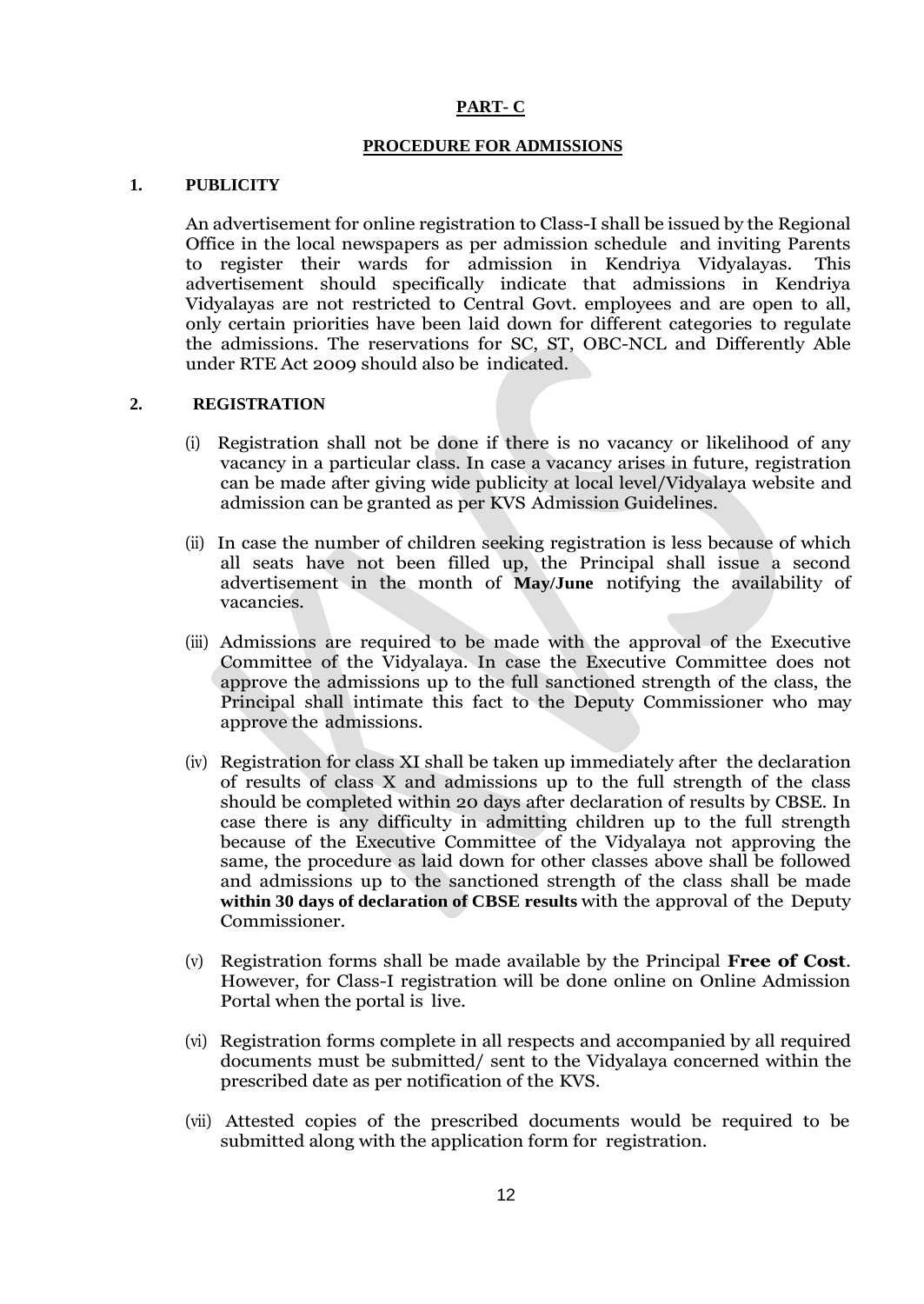### **3. DOCUMENTS**

• For Class I, certificate of proof of age in the form of a birth certificate issued by the authority competent to register births. This will include certificates from Notified Area Council / Municipality / Municipal Corporation extract about the date of birth from records of Village Panchayat, Military Hospital and service records of Defence personnel. For other classes, the date of birth recorded in the transfer certificate issued by a school recognized by the State Education Department would be accepted. The original certificate of date of birth should be returned to the parent after verification. Admissions up to class-VIII may be granted without any school transfer certificate provided the child is otherwise eligible and his birth certificate has been issued by a Govt. body.

• For grandchildren of Hon"ble Member of Parliament and PSU employees aproof of relationship of either of the child"s parents with the Hon"ble Member of Parliament or PSU employees would be needed.

• For grandchildren of KVS employee a proof of relationship of either of the child"s parent with the KVS employee (serving or retired) would be required.

• A certificate that the child belongs to the Scheduled Caste/Scheduled Tribe/EWS/OBC (Non-Creamy Layer)/BPL wherever applicable, issued by the Competent Authority in concerned State Government/Union Government. The certificate in respect of either of the parents may be accepted initially, for the purpose of admission, if this certificate is not available for the child. However, the certificate in respect of the child has to be submitted within a period of 03 months from the date of admission.

• A certificate from the civil surgeon/rehabilitation centre or any other competent authority defined by the Government of India certifying the child is handicapped, wherever applicable. In case, where the handicap of the child can be visually seen by the Principal, the child may be accepted as handicapped even without a certificate. However, the parent may be advised to obtain the relevant certificate from the Competent Authority and submit the same to the school.

• A service certificate showing the number of transfers during the preceding 7 years duly signed and stamped by the head of office bearing the name, designation and other relevant particulars in block letters.

- A certificate of retirement for uniformed Defence employees.
- Proof of Residence.

**Note:**

- (i) Mere registration will not confer a right to admission.
- (ii) Incomplete application forms shall normally be rejected. In case vacancies remain, Principal may allow completion of the form later at his/her discretion.
- (iii) Admission secured on the basis of any wrong certificate shall be cancelled by the Principal forthwith and no appeal against such action of the Principal shall be entertained.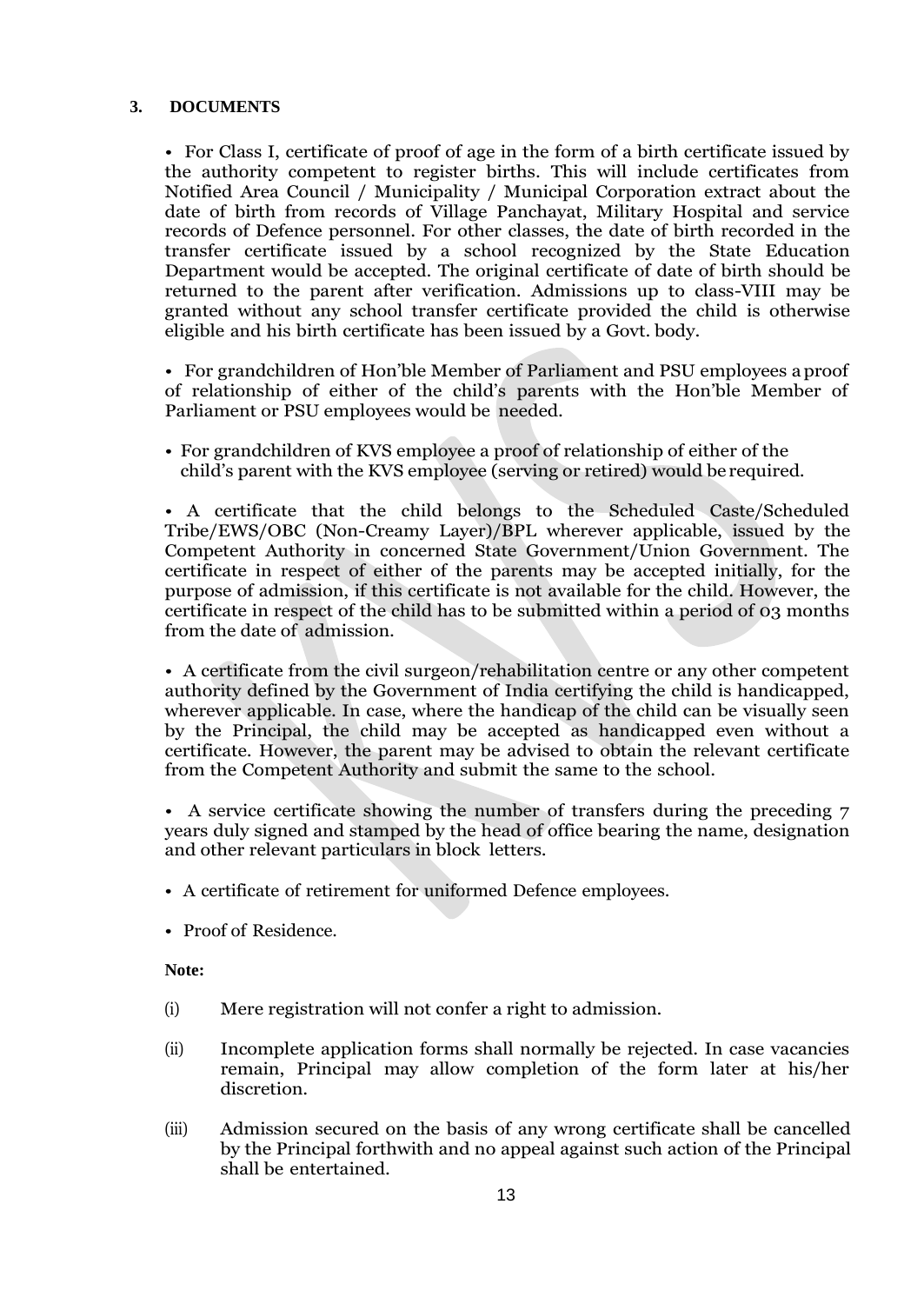- (iv) For admission to class I, the registrations will be done through online mode. In a double shift Kendriya Vidyalaya, each shift will be treated as separate Vidyalaya for admission purpose. No change of shift will be permitted. If multiple registration forms are submitted for the same child in the same Kendriya Vidyalaya, only the last application will be considered.
- (v) In respect of Category I, II, III and IV admissions the veracity of the Certificates submitted by the parents in proof of their service must be invariably verified by the Principal.

#### **4. METHOD OF ADMISSION IN CLASS- I**

Out of the available seats of fresh admission 25% shall be reserved for **Right To Education (Hereafter referred to as "RTE")**, 15% shall be reserved for SC, 7.5% shall be reserved for ST and 27% seats shall be reserved for "**OBC- Non Creamy Layer**". **(Hereafter referred to as "OBC-NCL")**

After admission of students under RTE Act followed by **Differently Abled (Hereafter referred to as "DA")**, the children belonging to Cat-1 will be taken up. The students admitted under Cat-1 will also include SC/ST/OBC-NCL. Similarly, after admission of Cat-1, admission of Cat-2 will be taken up which will include SC/ST/OBC-NCL (up to Cat-3 in case of Project/IHL School)

The shortfall in the number of candidates on seats reserved for SC, ST and OBC-NCL will be worked out after considering the number of SC/ST/OBC-NCL children admitted under RTE quota and Priority Cat-1 and Cat-2.

The reservation norms shall be applicable within approved class strength 40 students per section

| RTE 25% | : 10 seats    |
|---------|---------------|
| SC 15%  | : 06 seats    |
| ST 7.5% | $: 0.3$ seats |
| OBC 27% | : 11 seats    |

(3% seats for the differently-abled applicant would be reserved horizontally) After closing of process of registration, the sequence of conduct of lottery by each Kendriya Vidyalaya will be as under:

- (a) RTE Lottery
- (b) All DA Lotteries
- (c) CAT I
- (d) CAT II
- (e) SC
- (f) ST
- (g) OBC
- (h) CAT III
- (i) CAT IV
- (j) CAT V
- (k) CAT VI (If applicable)

### **(l) Single Girl Child (Hereafter referred to as "SGC")**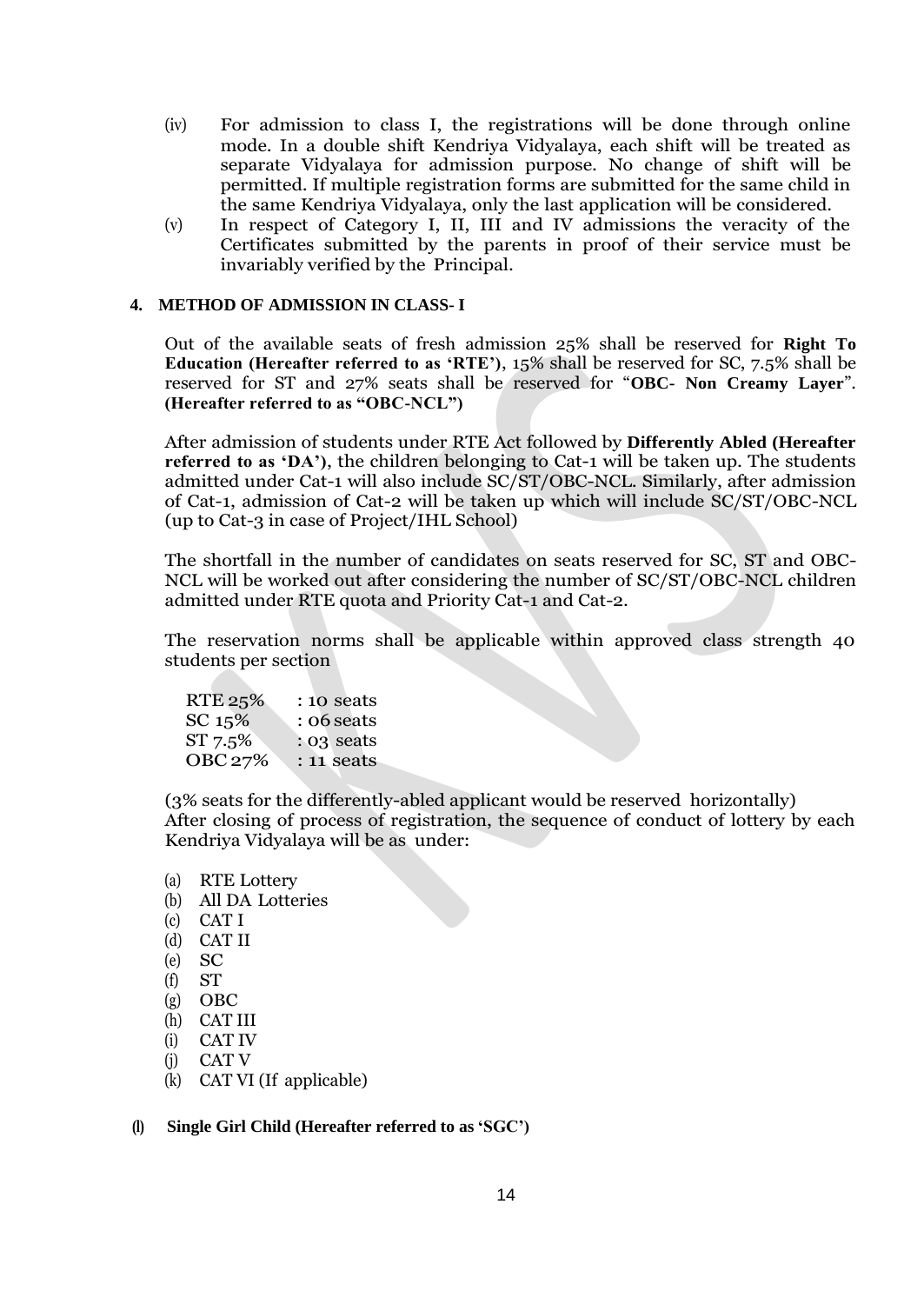The following sequence is to be adopted for the fresh admissions to Class-I in Kendriya Vidyalayas.

- (I) **First Lot:** 10 seats (out of 40 seats) in Class I per section are to be filled as per RTE Provisions (25% of seats) and these 10 seats will be filled by draw of lots from all applications of SC/ST/EWS/BPL/OBC (Non-Creamy Layer) /Differently abled taken together who are the resident of Neighbourhood.
- (II) **Second Lot:** Lottery for Differently Abled candidates of SC/ST/OBC-NCL/Unreserved is to be conducted as per Priority Category.
- (III) **Third Lot:** Remaining seats (after deducting RTE and Differently Abled applicants, if any) will be filled as per the existing Priority Category of Cat-1 and Cat-2 (Cat-1 to Cat-3 in case of Project/IHL KV) only up to the sanctioned strength or till all the registered candidates from Cat-1 and Cat-2 (Cat-1 to Cat-3 in case of Project/IHL KV) is filled.
- (IV) **Fourth Lot: -** The total number of SC/ST/OBC-NCL will be counted from the admitted summary of RTE, DA, Cat-1 and Cat-2 (Cat-1 to Cat-3 in case of Project/IHL KV) admissions done till third phase. Thereafter, the shortfall in the seats reserved for SC/ST/OBC-NCL, if any, shall be covered by admitting SC/ST/OBC-NCL applicants as per the order of priorities of admission, irrespective of sanctioned strength.
- (V) **Fifth Lot:**  After all these processes, if sanctioned strength is not filled and seats are vacant, applicants from Priority Cat-3 (Cat-4 in Project/IHL KV) onwards will be taken up for admission as per existing priority list for unreserved seats only. The unfilled leftover reserved seats of RTE/SC/ST/OBC (NCL) should be kept vacant.
- (VI) **Filling of leftover vacant reserved seats, in case adequate number of candidates registered online are not available:** For filling unfilled quota of reserved seats for RTE/SC/ST/OBC, a separate advertisement is to be given, in the month of April, as per schedule of Admission by the concerned Kendriya Vidyalaya, for offline registration of the candidates belonging to that particular category only to fill the shortfall of reservation quota. The candidates thus registered offline may be admitted based on their Priority Category to fulfil the shortfall of reservation quota. Even after going through the above exercise, if these seats remain vacant, then the following procedure may be adopted:

# **(a) In no case the seats reserved as per RTE will be de-reserved.**

**(b) In case of vacant seats of SC/ST:** SC/ST seat should be filled after interchanging the seat as per the availability of registered candidates from the available SC/ST social category priority list i.e. vacant SC seats may be filled with ST or vice versa, only if total SC and ST candidates admitted taken together fall short of total reserved seats of SC and ST taken together. This aggregation may be obtained by counting all the admitted SC and ST candidates of all the categories e.g. in a single section KV total SC and ST seats are 9 (6  $SC + 3 ST$ ). Now suppose 8 SC and 1 ST is already admitted and there are no more ST candidates available to admit, in this case these 2 seats of ST will not be given to SC as already 9 SC/ST candidates have been admitted. Clarification: OBC seats cannot be interchanged with SC/ST or RTE.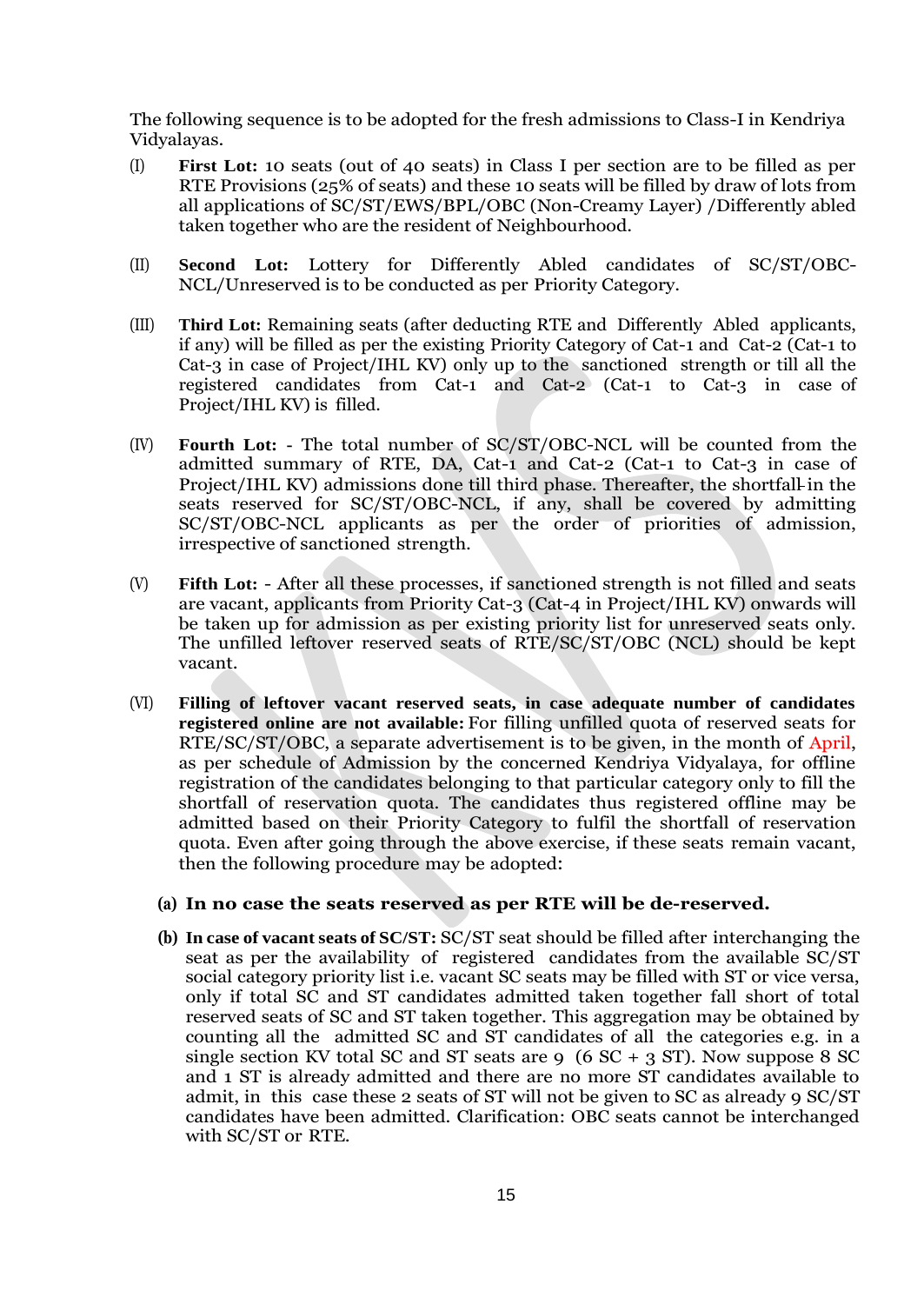- **(c)** In case of vacant seat of OBC:
	- (i) **Within the sanctioned strength:** After going through the process mentioned in para 4(vi) still reserve seats for OBC (NCL) are unfilled, it may be filled with remaining waitlisted eligible candidates from Priority Categories within approved class strength.
	- (ii) **Over and Above the Sanctioned Strength:** No action is to betaken.
- **(d)** The definition/eligibility criteria of Disadvantaged Group/Weaker Section/BPL/OBC (Non-creamy layer) will be as per the notification of the concerned State Governments. (The DC KVS RO Concerned may issue guidelines regarding BPL/EWS as per the latest notification of the concerned State Governments).
- **(e)** Admission test will not be conducted for Class I.

# **Note:-1**

# **A. DEFINITION OF DISADVANTAGED GROUP**

- 1. Child belonging to disadvantaged group means a child belonging to the Scheduled Caste, Scheduled Tribe, the socially and educationally backward class or such other group having disadvantage owing to social, cultural, economic, geographical, linguistic, gender or such other factor as may be specified by the appropriate government, by notification (Section 2 (d) of RTE Act).
- 2.Child with special needs and suffering from disability will be determined as per the provision mentioned in RTE Act 2009 or as defined by the concerned State Govt.

# **B. DEFINITION OF WEAKER SECTION**

Child belonging to weaker section means a child belonging to such a parent or guardian (declared by a Court or a Statute) whose annual income is lower than the minimum limit specified by the appropriate government, by notification (Section 2(e)). The income limit regarding economically weaker sections will be applicable as notified by the State Govt. concerned.

### **C. DEFINITION OF NEIGHBOURHOOD & PROOF OF RESIDENCE (APPLICABLE FOR ADMISSION UNDER RTE ONLY)**

Since Kendriya Vidyalayas are located at places with varied density of population, they have been categorized as follows for determining the limits of neighborhood:

| 1.   Major cities and Urban area (All District Hqrs. & Metros) | 5 kms. Radius |
|----------------------------------------------------------------|---------------|
| Places and areas other than included in 1 above.               | 8 kms Radius  |

### **Note:-2**

- 1. Proof of residence shall have to be produced by all applicants.
- 2. A self-declaration in writing from the parent about distance may also be accepted to this effect, subject to verification.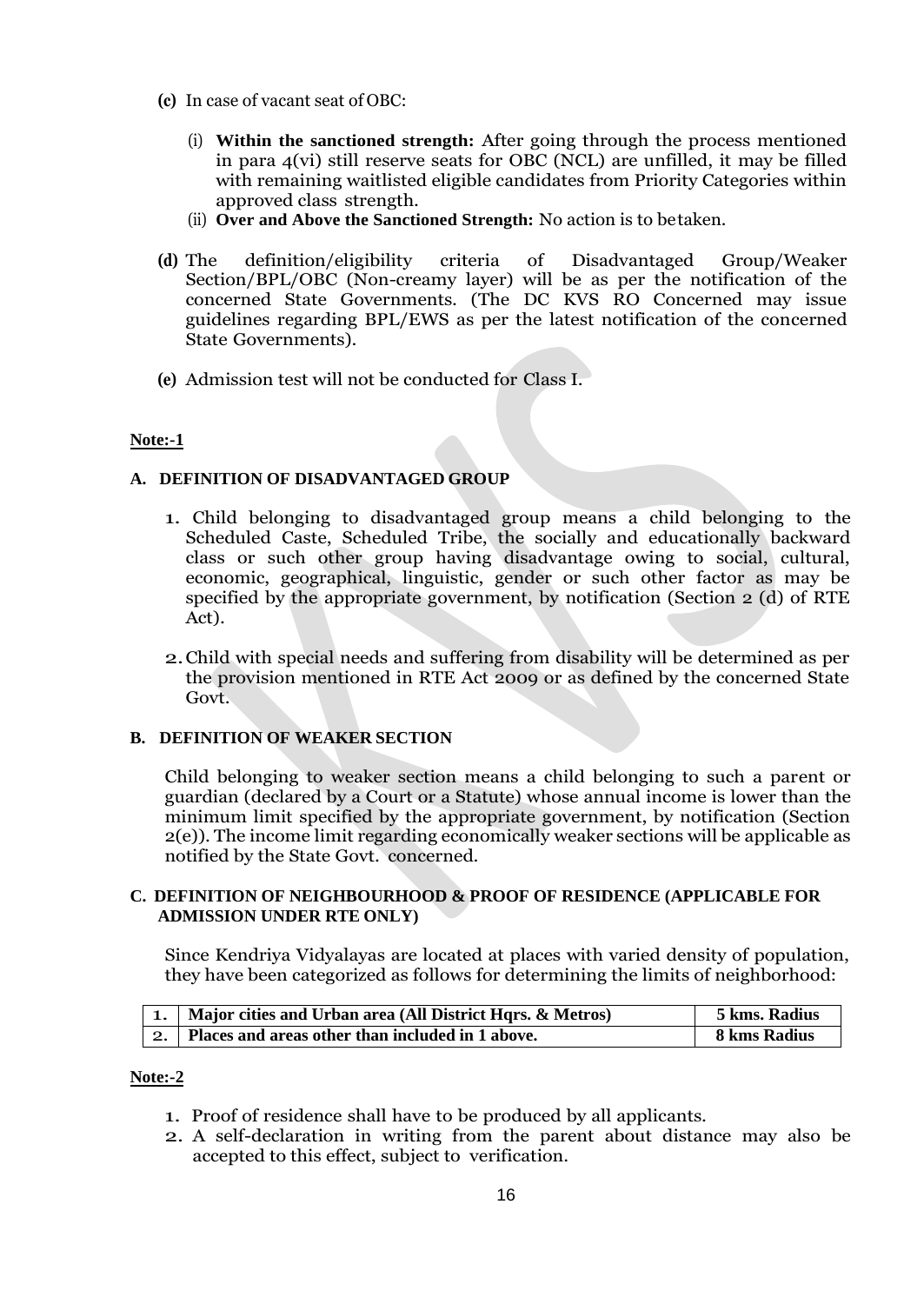**5. Admissions for class I are being done through online mode & for other classes it is offline.**

**Composition of Committee for Offline Draw of lots:** Every Kendriya Vidyalaya will constitute a committee for the purpose of monitoring a system of Draw of Lots to be held in Class I or in any other class (**for offline mode only**) wherever such stage is reached when all candidates of a particular category or having same number of transfers cannot be accommodated against available number of seats.

**The committee will comprise the following five (05) members: -**

| 1.         | Principal  | Convener                                  |
|------------|------------|-------------------------------------------|
| 2.         | Teacher    | Member (To be nominated by Principal)     |
| $(3 \& 4)$ | Two        | Members (One parent has to be from the    |
|            | parents    | candidates to be considered under section |
|            | (One lady) | $12(1)(c)$ of RTE Act 2009)               |
| 5.         | VMC member | Member (To be nominated by Chairman, VMC) |

- An additional 6th member can be nominated by the Principal from the students of class IX to XII wherever these classes exist.
- This committee may be notified with the concurrence of Chairman, VMC, atleast 5 days in advance of draw of lots and be displayed on School NoticeBoard.

# **6. FEE AND OTHER CONCESSIONS:**

- No fee to be charged from the children admitted under the 25% quota prescribed under RTE Act 2009
- Expenses on account of NCERT text book, note books, stationary, uniform and transport will be reimbursed on production of proper bills in respect of 25% of the children admitted under the RTE Provisions subject to the ceiling prescribed and availability of funds.
- Once the children are admitted in Class I under RTE Act, they will continue to enjoy exemptions and concessions till class VIII either in the same KV or any other K.V. moving on transfer as per RTE Act.
- Address proof of the parent should be furnished at the time of the registration.
- The employees who have the facility of fee reimbursement in their departments cannot claim RTE concessions**.**

# **7. METHOD OF ADMISSION IN CLASS II TO VIII**

Admission test shall not be conducted for admission to Class II to VIII and the admission may be granted based on Priority Category system (1 to 5 or 6 as the case may be). If applications are more than the number of seats, lottery system will be followed in each category including single girl child quota (Class VI Onwards).

### **8. METHOD OF ADMISSION IN CLASS IX**

For admission to Class IX, an admission test shall be conducted and a merit list will be prepared for each category of priority separately. Admission shall be granted in the sequence of priority categories, in the order of merit.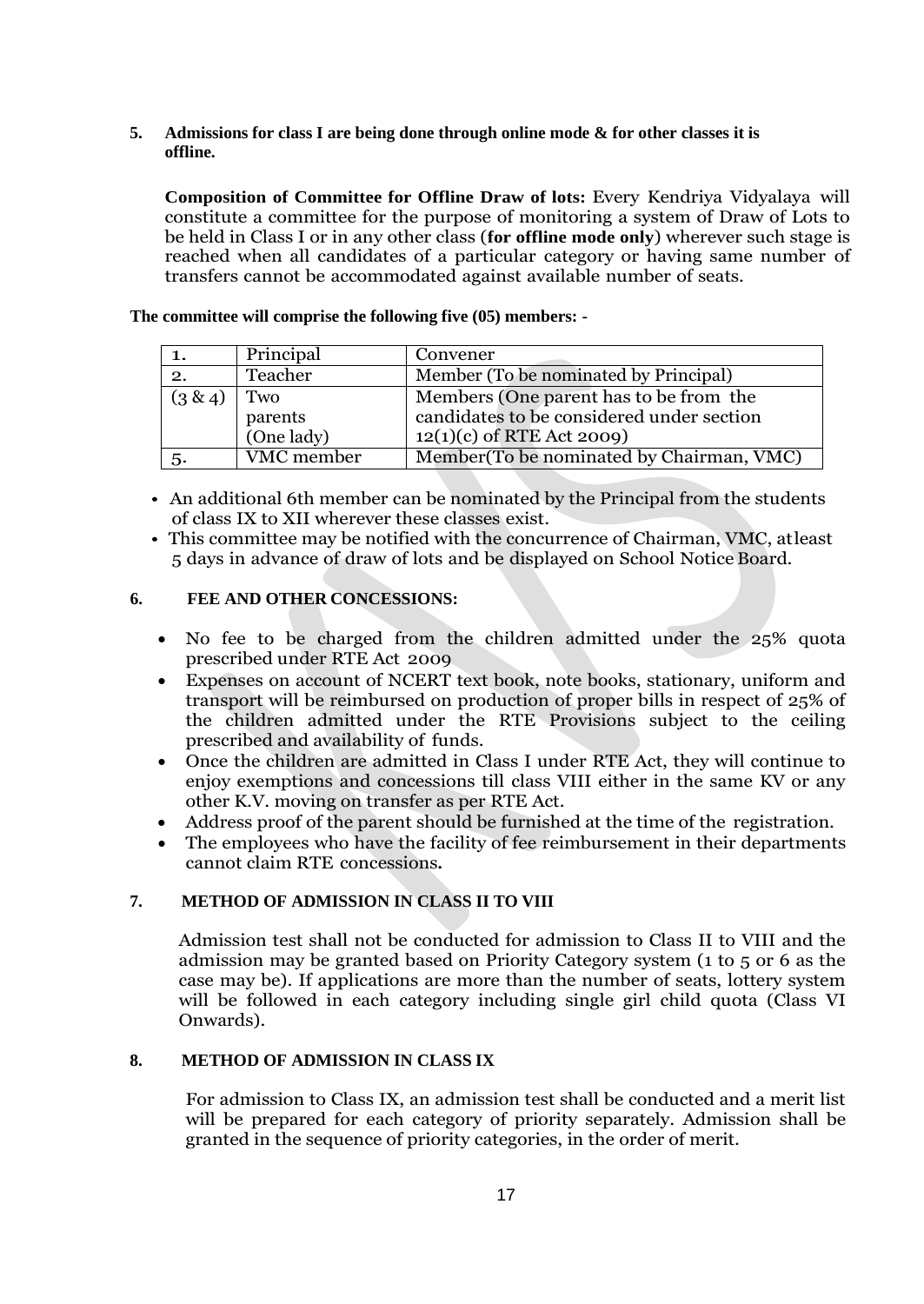(i) Admission test shall be conducted in the subjects: Hindi, English, Maths, Social Science and Science.

There will be only one paper of Admission test of 3 Hours duration  $\&$  100 marks comprising Hindi, English, Maths, Social Science and Science each of 20 marks.

(iii) Candidates must secure 33% marks in aggregate to qualify. Students belonging to SC/ST/Divyang category (PH) will be eligible for admission on securing 25% in aggregate.

### **9. METHOD OF ADMISSIONS IN CLASS XI KV Students**:

Admission in different streams, Science, Commerce & Humanities be based on merit upto maximum 55 strength in case of KV students as per availability of streams in the Kendriya Vidyalaya. Choice of stream will be taken from students with parent consent before declaration of merit list. Stream will be allotted on the basis of marks obtained in Class X CBSE Board Examination. Once the seats exhausted in one stream students have to take admission in the other available stream in that Vidyalaya. Undertaking is to be obtained from students before finalization of merit list by KV.

Note: If seats remain vacant in class XI even after admitting the children of KV/ neighboring KVs then the admissions to non - KV children may be granted on the same criteria, in the sequence of categories of priority.

Concessions wherever applicable shall be incorporated while preparing the Merit List.

- a. In case of two or more candidates obtaining equal marks in aggregate of all subjects, the inter-se merit of such candidates may be determined as follows:
	- (i) Candidates obtaining higher marks in Maths will get precedence in admission.
	- (ii) If two or more candidates have got the same marks in Maths, then the candidates securing higher marks in Maths and Science taken together will get precedence over the others.
	- (iii) In case of a tie between two or more candidates obtaining same marks in Maths and science taken together, the student older in age as per the D.O.B will be given precedence over the other.
- b. Principal may admit non-KV children to class XI only upto the permitted class strength (40). In case of KV Children, normally the class strength be restricted to 55. However, to accommodate the eligible KV students over 55, efforts should be initiated to open additional sections.
- c. A student who was earlier not found eligible for admission to a particular stream may be allowed fresh admission to a particular stream in class XI in the next academic session, if he/she improves his/her performance within one year from the same Board.